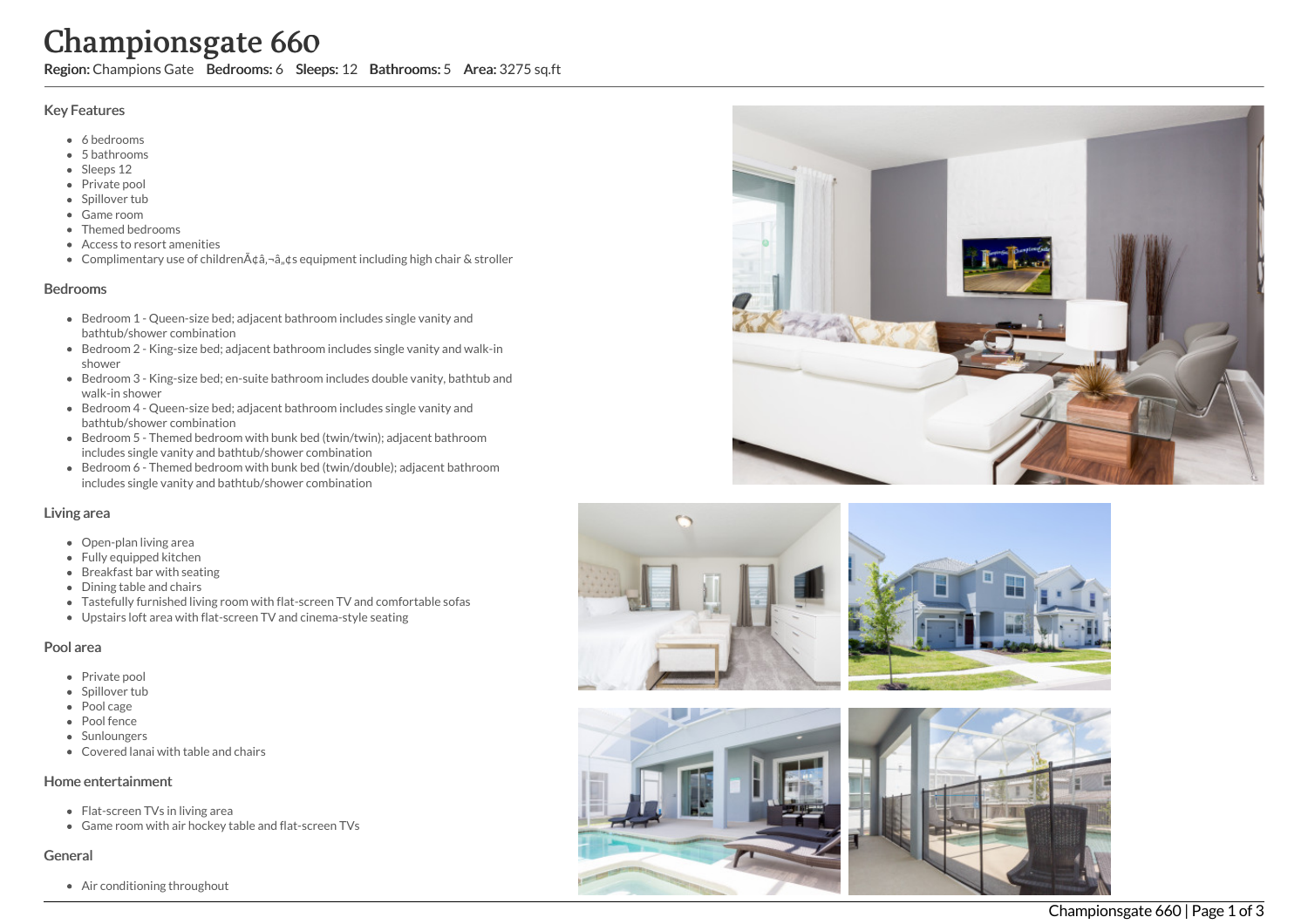- Complimentary wifi
- Bedding and towels included
- $\bullet$  Private parking

#### Laundry room

- Washer and dryer
- $\bullet$  Iron and ironing board

## Children's equipment

- High chair (complimentary)
- Stroller (complimentary)
- Pack and play (complimentary)
- Crib (available for hire)

# Resort facilities

Ideally located close to many of Orlando $A\phi$ ,  $\phi$ ,  $\phi$ s theme parks, Championsgate Resort offers a wide variety of fantastic amenities for the whole family to enjoy. Set within 900 acres, this luxury resort is home to an 18-hole championship golf course, a fully equipped gym, a games room and multiple sports courts. Guests can choose from a selection of swimming pools; kids will enjoy the waterslides and splash park whilst adults can float in the lazy river, or relax under a private cabana. An excellent retreat after a busy day at the parks, guests of Championsgate Resort will also have access to a movie theater, a range of shops and an impressive spa. There is also a great selection of restaurants and bars on site, including a poolside grill, a sports bar and the impressive clubhouse.

# Places of interest

- Golf courses 0 miles
- $\bullet$  Shopping mall 3 miles
- Disney World 8 miles
- Seaworld 17 miles
- Universal Studios 20 miles
- Legoland 25 miles